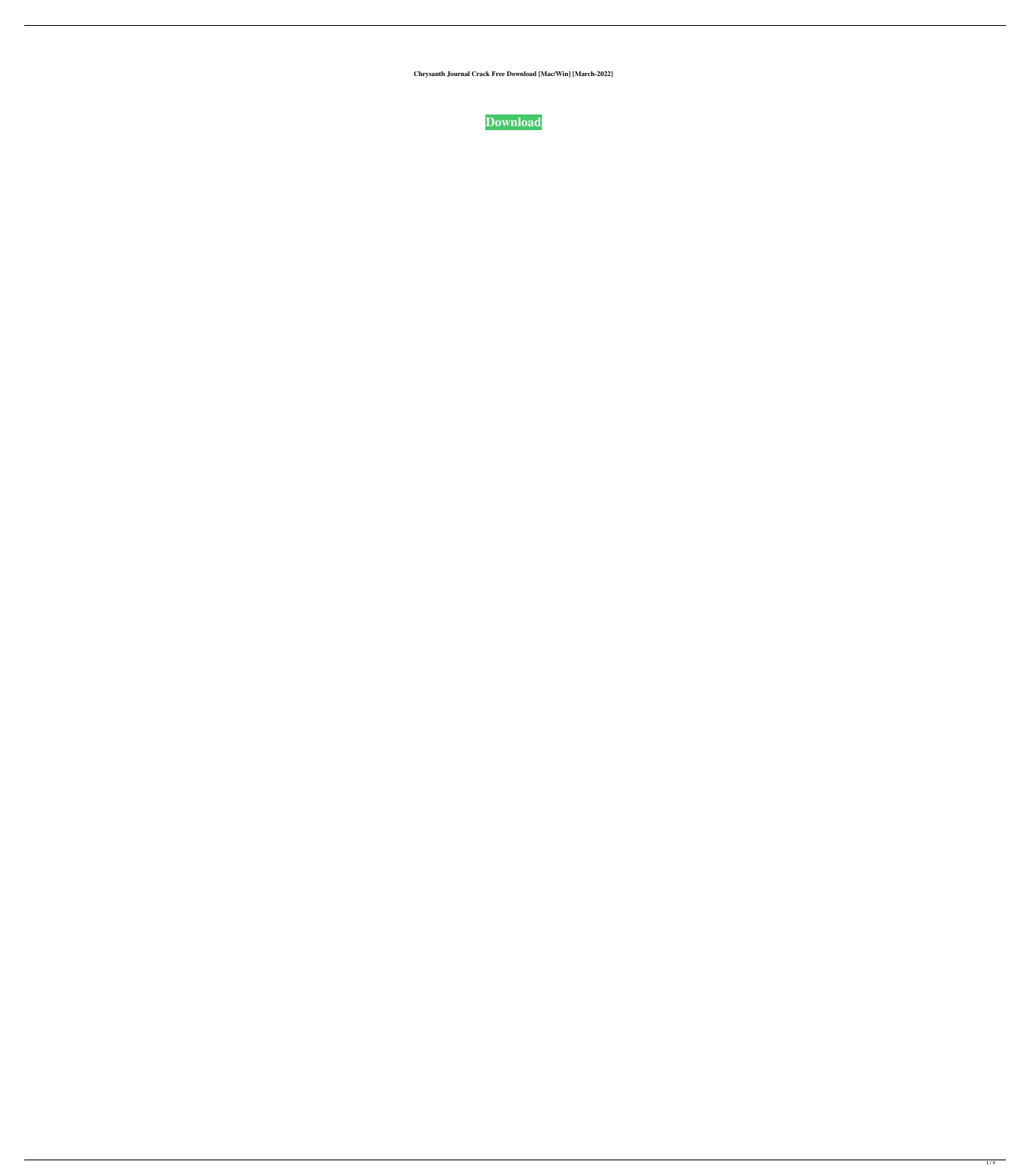Chrysanth Journal is a comprehensive yet easy-to-learn application that comes packed with an event organizer, diary, and image album to offer a complete experience. Schedule your essential events with ease It's wrapped in a fashionable and intuitive layout structured into three distinct tabs, each with its own corresponding functions. The first one displays a colored agenda for each day and a small calendar on the left side of the panel. The journal provides a record list, while the photo collection, shows different tags (private, business, personal, friends), and the contained images in thumbnail view. Sadly, compared with other similar apps there is no protection system to keep the data from being accessed and modified. The process to make a new event is quite simple, as you only have to input the subject, location, label (important, business, vacation), start and end times, a reminder if necessary, and additional notes. Plus, you can set a recurrence interval, where you have to select the start/end time, duration, pattern, and a maximum number of repeats. Compose personal entries and organize photos in specific tags The diary helps you write your daily encounters and feelings, by offering a feature-rich editor, with a ribbon menu, and an extensive collection of options. In addition to the standard formatting elements (fonts, colors, styles, paragraph alignment, bullet lists), you can also insert images from the computer, along with hyperlinks, emoticons, videos, tables, and symbols. The last offered feature is the photo album manager, which lets you create and store image collections, by choosing the desired items from the drive, and giving them corresponding tags. The process may take a bit of time, but it varies from a computer to another. Each picture, can be altered using the small built-in editor, that lets you rotate the image, insert watermarks, and apply correction and enhancements filters and effects. In conclusion To sum it up, Chrysanth Journal is a reliable and interactive program designed to offer a simple and practical method to schedule appointments, record your daily activities, and store your favorite pictures. Chrysanth Journal is a comprehensive yet easy-to-learn application that comes packed with an event organizer, diary, and image album to offer a complete experience. Schedule your essential events with ease It's wrapped in a fashionable and intuitive layout structured into three distinct tabs, each with its own corresponding functions. The first one displays a colored agenda for

**Chrysanth Journal Crack + X64 [Updated] 2022**

KeyMacro is a full-featured and easy-to-use macro recorder and recorder that lets you easily record and playback any keyboard presses. The program allows you to create and edit basic and advanced macros, set up key sequences and launch applications. You can easily record whole sections of your keyboard presses, or combine various keys presses together to make a single macro. KeyMacro's easy-to-use interface displays all the registered macro recordings and the current macro code. You can run any macro by pressing a single hotkey or using the full KeyMacro's wizard to customize a macro, set it as a default, and launch it automatically when you log on. You can set any macro to play in the background or run in the foreground of



KeyMacro is a reliable and easy-to-use macro recorder and recorder that lets you easily record and playback

any keyboard presses. The program allows you to create and edit basic and advanced macros, set up key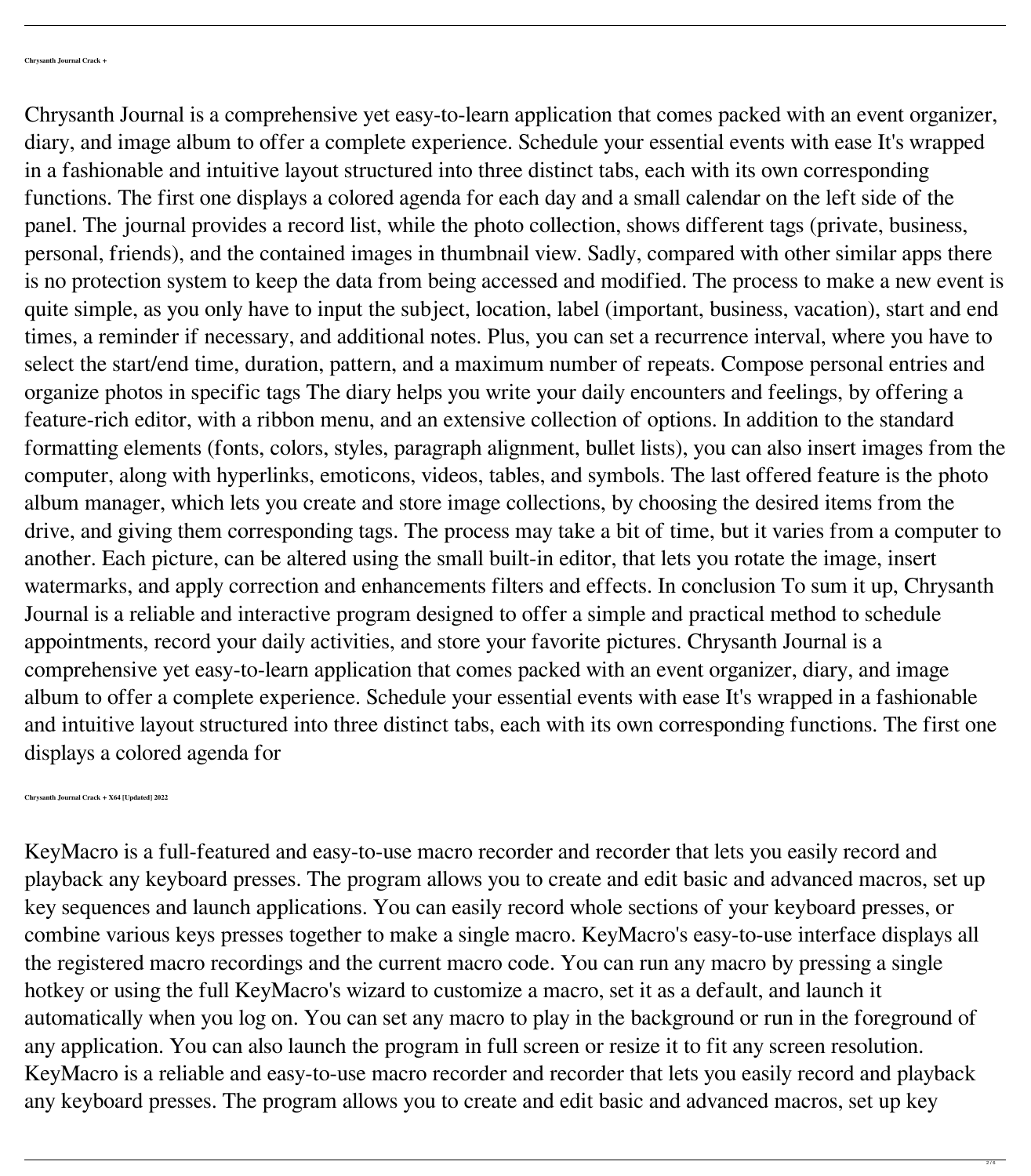sequences and launch applications. You can easily record whole sections of your keyboard presses, or combine various keys presses together to make a single macro. KeyMacro's easy-to-use interface displays all the registered macro recordings and the current macro code. You can run any macro by pressing a single hotkey or using the full KeyMacro's wizard to customize a macro, set it as a default, and launch it automatically when you log on. You can set any macro to play in the background or run in the foreground of any application. You can also launch the program in full screen or resize it to fit any screen resolution. KeyMacro is a reliable and easy-to-use macro recorder and recorder that lets you easily record and playback any keyboard presses. The program allows you to create and edit basic and advanced macros, set up key sequences and launch applications. You can easily record whole sections of your keyboard presses, or combine various keys presses together to make a single macro. KeyMacro's easy-to-use interface displays all the registered macro recordings and the current macro code. You can run any macro by pressing a single hotkey or using the full KeyMacro's wizard to customize a macro, set it as a default, and launch it automatically when you log on. You can set any macro to play in the background or run in the foreground of any application. You can also launch the program 81e310abbf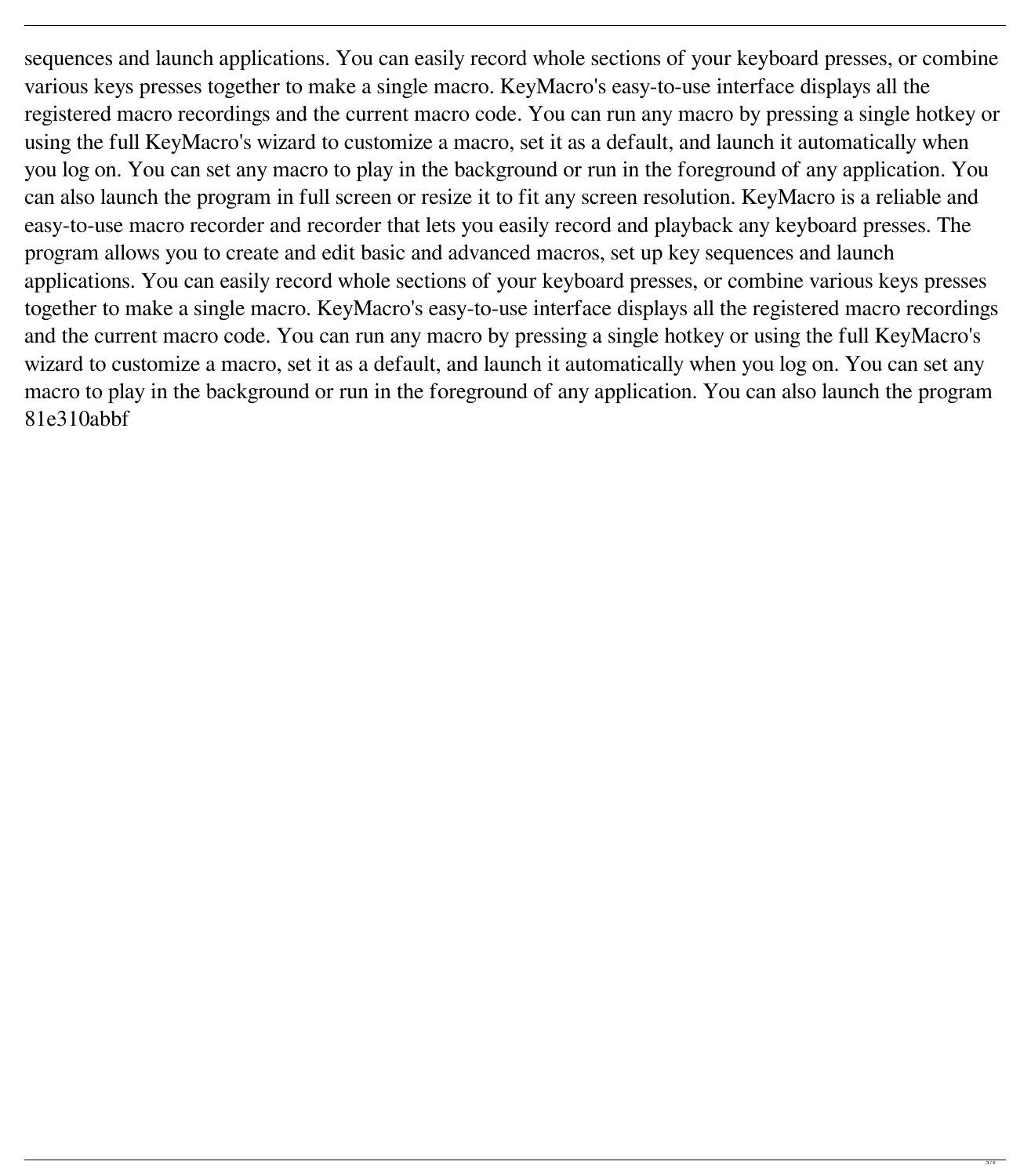Chrysanth Journal is a comprehensive yet easy-to-learn application that comes packed with an event organizer, diary, and image album to offer a complete experience. Schedule your essential events with ease It's wrapped in a fashionable and intuitive layout structured into three distinct tabs, each with its own corresponding functions. The first one displays a colored agenda for each day and a small calendar on the left side of the panel. The journal provides a record list, while the photo collection, shows different tags (private, business, personal, friends), and the contained images in thumbnail view. Sadly, compared with other similar apps there is no protection system to keep the data from being accessed and modified. The process to make a new event is quite simple, as you only have to input the subject, location, label (important, business, vacation), start and end times, a reminder if necessary, and additional notes. Plus, you can set a recurrence interval, where you have to select the start/end time, duration, pattern, and a maximum number of repeats. Compose personal entries and organize photos in specific tags The diary helps you write your daily encounters and feelings, by offering a feature-rich editor, with a ribbon menu, and an extensive collection of options. In addition to the standard formatting elements (fonts, colors, styles, paragraph alignment, bullet lists), you can also insert images from the computer, along with hyperlinks, emoticons, videos, tables, and symbols. The last offered feature is the photo album manager, which lets you create and store image collections, by choosing the desired items from the drive, and giving them corresponding tags. The process may take a bit of time, but it varies from a computer to another. Each picture, can be altered using the small built-in editor, that lets you rotate the image, insert watermarks, and apply correction and enhancements filters and effects. In conclusion To sum it up, Chrysanth Journal is a reliable and interactive program designed to offer a simple and practical method to schedule appointments, record your daily activities, and store your favorite pictures. November 12, 2017 Wunderlist Wunderlist is a To-Do list manager that is developed for Windows and Android devices. It was founded by Tom Billings in 2009, but he decided to change the development of the application. It originally came with the name "Pond", but Billings said that "p

**What's New In?**

Chrysanth Journal for Windows is a visual planner and journal organizer that will help you organize your busy life. With its high quality user interface, journal, diary, and event organizer capabilities, this application will help you plan your time better and improve your productivity. Features: Beautifully designed with beautiful icons, Chrysanth Journal allows you to easily schedule your important events and plan your daily activities using a calendar, tags, or a simple list. With its intuitive interface, you can easily view, create, edit, and organize events, appointments, or photos in your journal or diary. To keep things organized, Chrysanth Journal also offers a complete calendar organizer, with a yearly view, or a monthly view. If you're a task manager, the calendar helps you track your activities, and to plan upcoming events and meetings using labels, dates, and

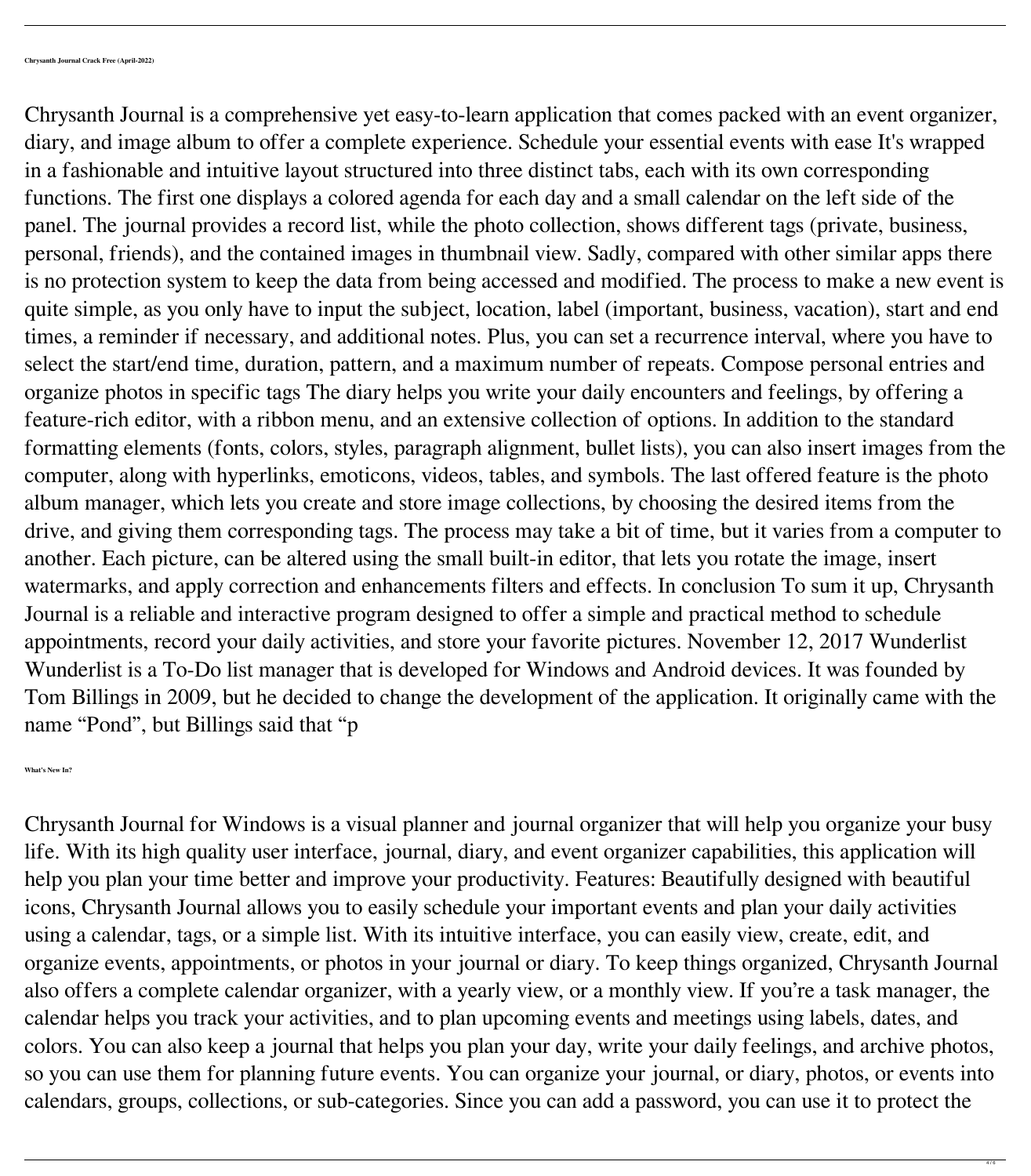journal and you can restrict access to the data. For an intuitive user experience, Chrysanth Journal offers a drag and drop interface to easily create events, and you can also add or remove events, change their duration and date, and see the status of each event. Chrysanth Journal can be used as a network drive, so you can store your journal and diary on an external hard drive. Plus, you can sync the content to other devices, so you can keep the content available from all your devices. Lastly, Chrysanth Journal also comes with a very helpful slideshow creator. With a few steps, you can create a slideshow from photos, videos, or calendar events. If you create a slide show, you can change the order of the slides, or delete them, and you can use your computer or a built-in editor to make small changes to each picture. As a multimedia organizer, you can store up to 1,000 videos, images, and music, and you can organize them into collections and tags. Advantages: Built in photo editor TWAIN-based scanner App store access Undo and redo History panel Revert function Password protection Email integration Network drive support Web browser integration Calendar synchronization File explorer integration Mute option Easy to use interface Powerful application Macros Scheduling reminders Fully compatible with Windows 10, Windows 8, Windows 7, Windows Vista, Windows XP and Windows 8.1 Chrysanth Journal for Windows